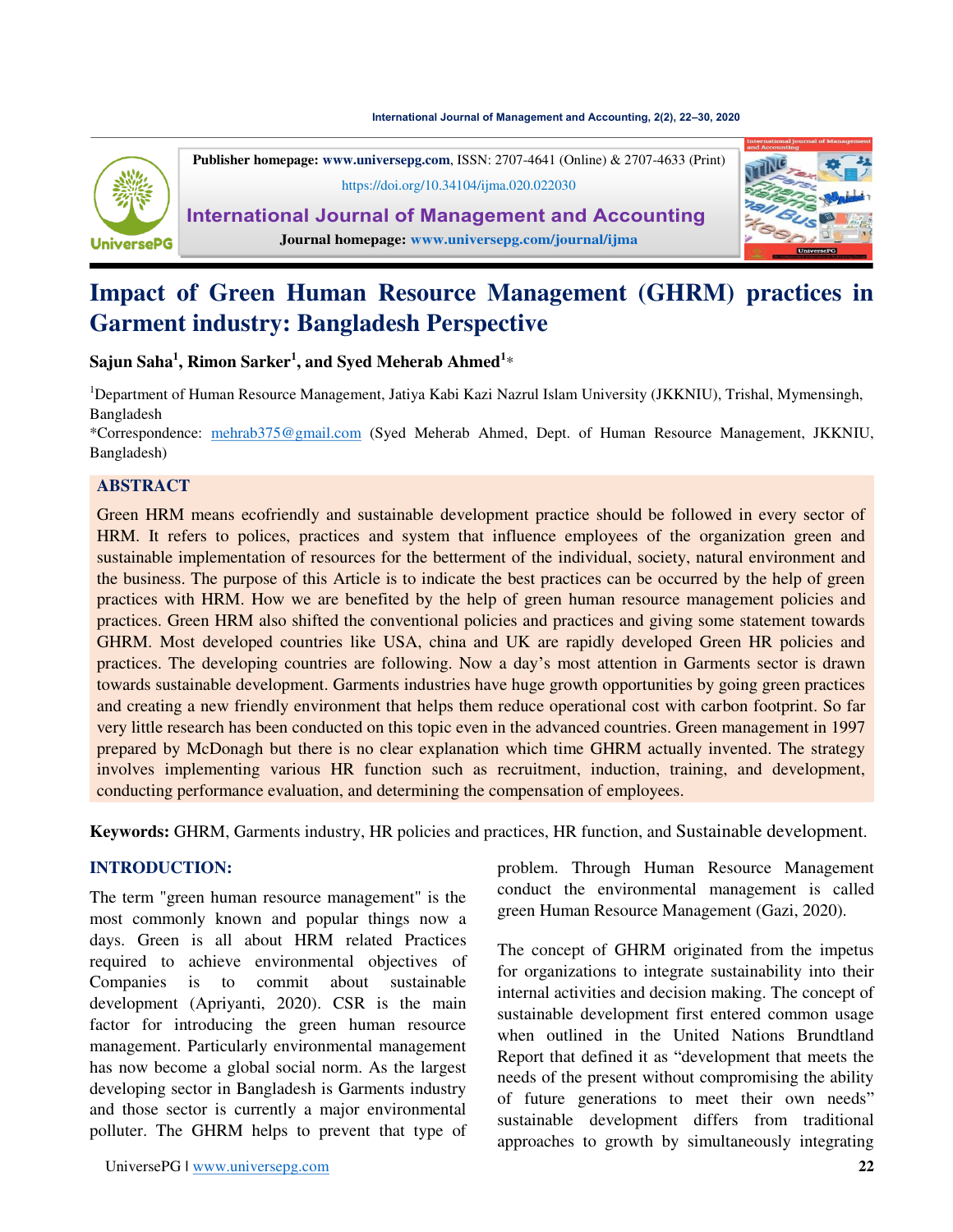considerations of economic development, social inclusion, and environmental protection.

## **REVIEW OF LITERATURE:**

The GHRM theories is one of the most commonly used conceptualizations of the impact of human resource management practices on organizational performance in empirical studies. Wehrmeyer (1996), discuss in his book about connection between environmental management and human resource management. We found that how effect environmental issue to influence the working environment and flourishing the mind of an employee and increase productivity. Renwick *et al*. (2008) and Muller-Carmen *et al*. (2010), Company's environmental management is a main focus part of their articles. They provide how practice green human resource management in the recruitment, selection, training and development performance management and evaluation, rewards and recognition etc. sector separately in the HRM process of the organization (Milon, 2019).

Jabbour (2013), in his article he discussed about environmental protection and how prevent pollution by taking some steps in the working sector. Implementation of some policies human resource management which he formulate to protect the environment from pollution and waste of environmental welfare resource. Renwick *et al*. (2013), the contribution of trade union of an organization is to be cleared by this article. Green practice mostly depends on the commitment of a worker. When a worker cannot satisfy with their work then their actual output could not be achieved (Alam, 2020). The correlation between top level and trade union and how they help each other to established green human resource management in the organization. Opatha and Arulrajah (2014), Corporate environmental culture of their article main topic and they provided some statement about green employee. How employee to be green what work can be employee green. In this article they showed that enhance and retain green sagacity among the employee so that the employee can fully concentrate on the green HRM rules.

Ahmad (2015), in his article we find some essential issue related to the GHRM which not only influencing awareness toward environmental affairs but also

helping to establish social and economic wellbeing of both the organization and employees. Parida *et al*. (2015), the actual destination of green human resource management is sustainable development through human resource management. Increased the boundaries of the traditional human resource management practice and policies towards more sustainable and environmental strategies. Mousumi & Nilanjan (2015), This article focus on fourth international conference on international business, monetary system, economics and social sciences how those factors influences organizational sustainability and how GHRM is an influential factor to protect and develop the GHRM practice in the organization. Ren *et al*. (2018), publications was published several research paper which is helpful for every researcher. In his research he discusses the matter of external pressures to follow GHRM and internal perspectives which can develop GHRM.

Koberg and Longoni (2019), Green HRM practice mostly depends on the basis of organizational structure. Some basic factors of organization help for sustainable outcomes by reducing the environmental effects. Those factors were pointed in this article and how it influences the sustainable development. Yusliza *et al*. (2019), Their article review all the GHRM related research paper and they provide some issue which classified the actual practice of GHRM on the basis of organizational level. Top mid and lower level and which practices for each level are to mention by this article. Shah (2019), green health and safety of employee how increase the performance of an employee discuss in this article. The eco-friendly working environment helps to increase the performance of an employee and this green environment keep the employee healthy in this way their future would be more secured (Shuvro *et al*., 2020).

# **Objectives of the Study:**

The primary objectives of this study are to show level of Green HRM practice in the different Garments industries in Bangladesh. The following specific objectives are pointed out to achieve the main objective:

1. Identify When GHRM start in the Garments sector in Bangladesh.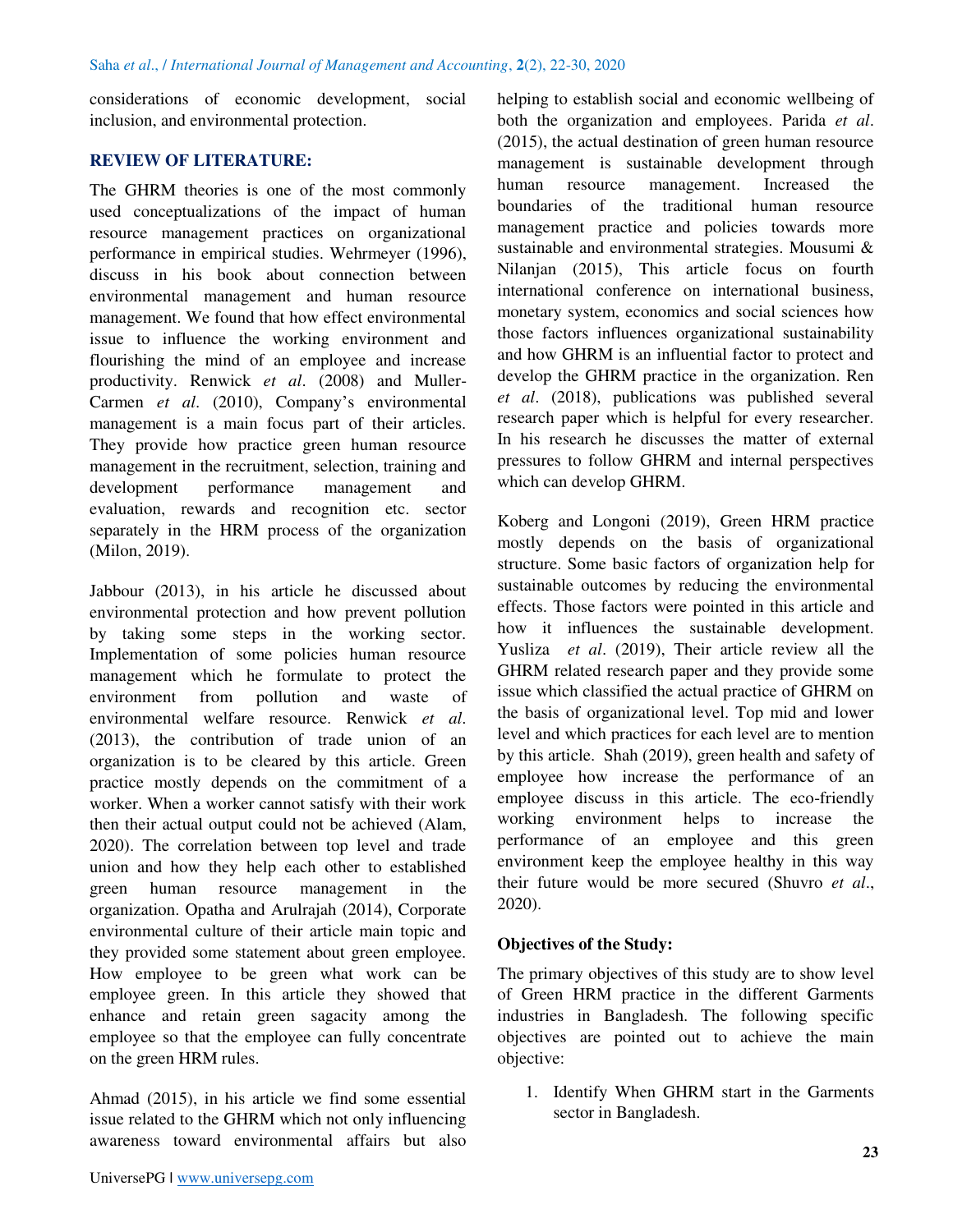- 2. Compare the worker satisfaction level among different Garments industries.
- 3. Identify the Gap among garments on the basis of labor turnover and yearly profit turnover who properly follow GHRM and who don't.

# **METHODOLOGY:**

**Data Collection, Technique and Questionnaire Design** - Through questionnaire survey the primary data was collected from the respondents. Three major parts included in the questionnaire: first - demographic information of the respondents', second - the statements relating to the perception about job satisfaction and third - the statements relating to the perception about how the respondents' degree of emphasis on the job satisfaction. Two-Point Likerttype scale, where  $1=$  average,  $2=$  satisfied,  $120$ questionnaires were distributed to obtain desired level of information from four selected Garments. Among them, 100 usable responses were found. Secondary data are collected from the twenty selected garments industry among different demographic location.

**Pre-test and Pilot Testing -** Whether to see the changes are necessary or not before going for the actual survey, the researchers pre-tested the questionnaire. Some people are selected as initial respondents in the pre-testing (pilot survey) session. In the pilot survey it is found some important correction areas of the questionnaire such as interpretation of the key and technical concepts, and some possible areas of confusion or ambiguity. The questionnaire was modified based on pre-test suggestions.

**Locating Respondents and Sample Size -** The survey of the study was carried out in Dhaka, Gazipur, Narayangonj and Mymensingh district including the different districts of Bangladesh using questionnaire. A random sampling method had been adopted for choosing the respondents from different garments. 120 questionnaires were sent to the respondents; among them 100 usable responses were received.

**Data Analysis and Tools Applied -** To arrive at the intended analysis, the participants' responses were put into SPSS, MS Excel 2007 software and several statistical analyses were performed to analyze and interpret the data. Descriptive statistics was used to show the perception of the respondent. (Amount of worker who leave  $\div$  Total amount of worker) $\times$ 100 = labor turnover rate.

# **Why GHRM is Essential of Garments Industry?**

The increasing rate of carbon causes by the industry revolution in the earth. So; our responsibilities were to protect the universe. We are very careful about the people who related to the industry they have minimize their environmental exaggerated activities and GHRM restrict those activities for betterment organizational culture and structure. Which people only concern for earning profit they are liable.

**Beneficial for Environment -** The role of Green HRM is to protecting the environment, therefore, it is recommended to take the necessary steps for establishing green HRM. Green HR plays some roles in the garment industry to protect the environment those are following:

- 1. To avoid or reduce global warming.
- 2. To avoid or reduce natural disasters.
- 3. To avoid or reduce the cause of health diseases Pollution.
- 4. To ensure balance in life relationships and the environment.
- 5. To ensure the survival people and businesses **Organization**
- 6. To ensure dust free environment.
- 7. Develop or enhance waste management system to reduce atmospheric (air, water, soil) pollution.
- 8. Use more energy efficient equipment to reduce energy consumption as well as emission of greenhouse gases.

**Beneficial for Human Resource -** Elton Mayo's Hawthorne studies were focused on corporate strategy with emphasis on the socio psychological aspects of human behavior in organization and GHRM majorly influence that aspect which related to the human resource in Garments industry.

- 1. To increase efficiency of garments factory employee and worker.
- 2. Cost effective production
- 3. Better employee engagement and retention.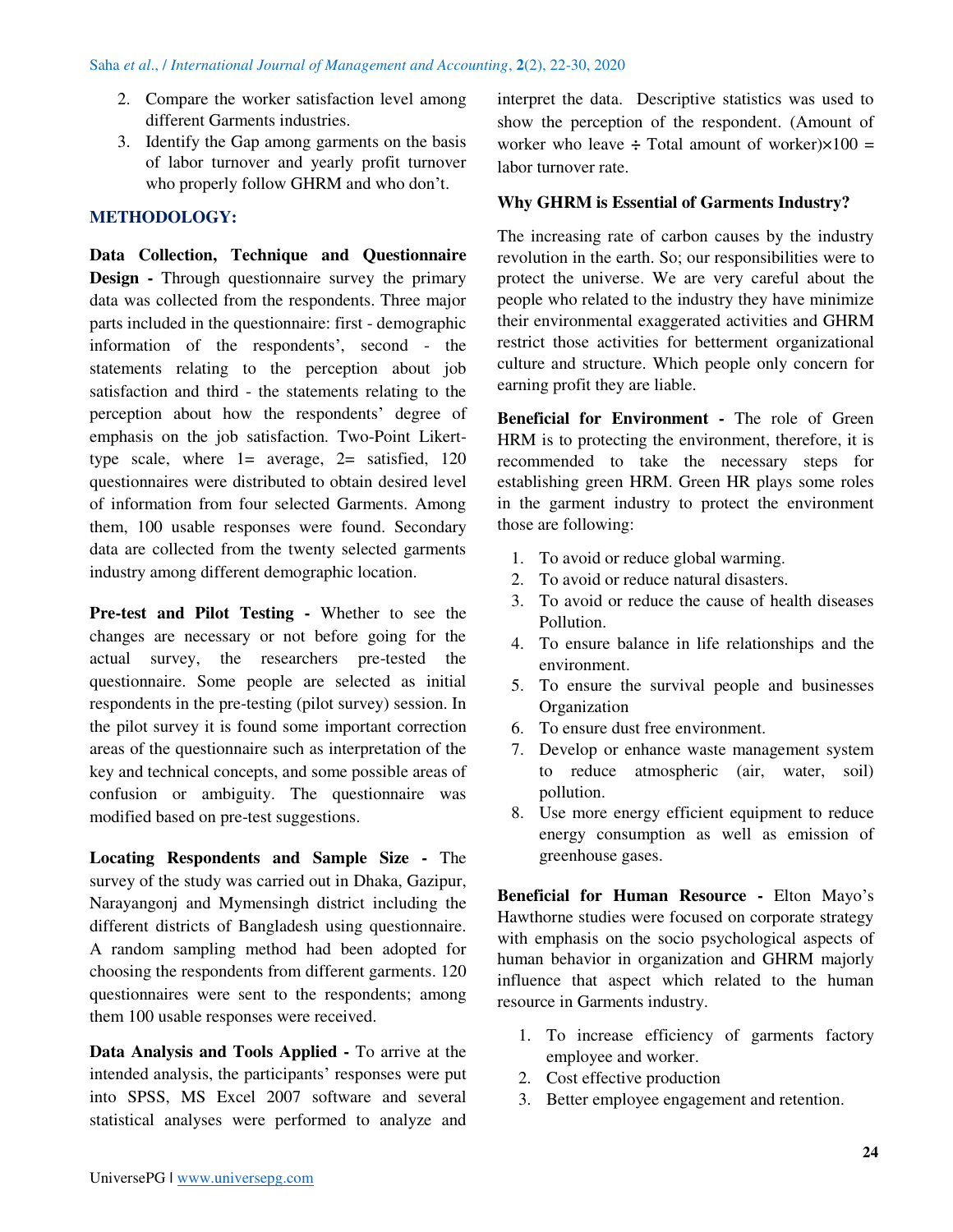- 4. Help organizations to reduce employee carbon footprints by electronic filing, car sharing,
- 5. Reduction of paper use by the help of teleconferencing and virtual interviews
- 6. By the help of Green human resource management in Garments industry they bring down costs without losing their talent.
- 7. GHRM helps to achieve higher job satisfaction and commitment which leads to higher productivity and sustainability.

Waste Reduction - Green human resource management influence waste reduction efficiently and helps to construct sustainable development framework.

- Reduce cost when cut cost in accordance with the function of GHRM.
- Reduce paper pen uses in any organizational work.
- Reduce business travel & Focus on teleconferencing to minimize the emission of carbon-di-oxide.
- Reduce plastic water bottle
- Highly care about uses of water & leakage of drainage system to ensure efficient use of water &to reduce water pollution.

**Recycle Garbage - Concentrate on recycling where** possible, that will minimize the amount of wastage as well as pollution. Consider alternative energy sources which are more environment friendly such as- wind power, solar energy, etc. those resources will not be finished anymore so this energy use several times and those energy are eco-friendly. The recycle product reduces the garbage of our society and that reason soil water and weather get rid of a large number of rubbish and garbage wastage.

**Life Cycle of Green Practice with Human Capital -**  Human capital is a production factor which an intangible asset, provided by human beings. Our creativity, idea, knowledge, skill, values and personality attributes all from part of the human capital that influence for the creation of goods and services.





**1) Attraction:** GHRM helps to produce ecofriendly product for this reason employer and employee and job seeker attract to this types of job. Environmental management is possible by the helps of Green HRM so people are willing to contribute those types of job sector. Which garments company follow the strategy of green human resource management these companies

job is more valuable and lucrative to the job seekers.

**2) Recruitment and selection:** In the recruitment process the offering should be inline rather than pestering hard copy spreading. Because poster and hard copy paper made from wood and wood are come from tree. Every year many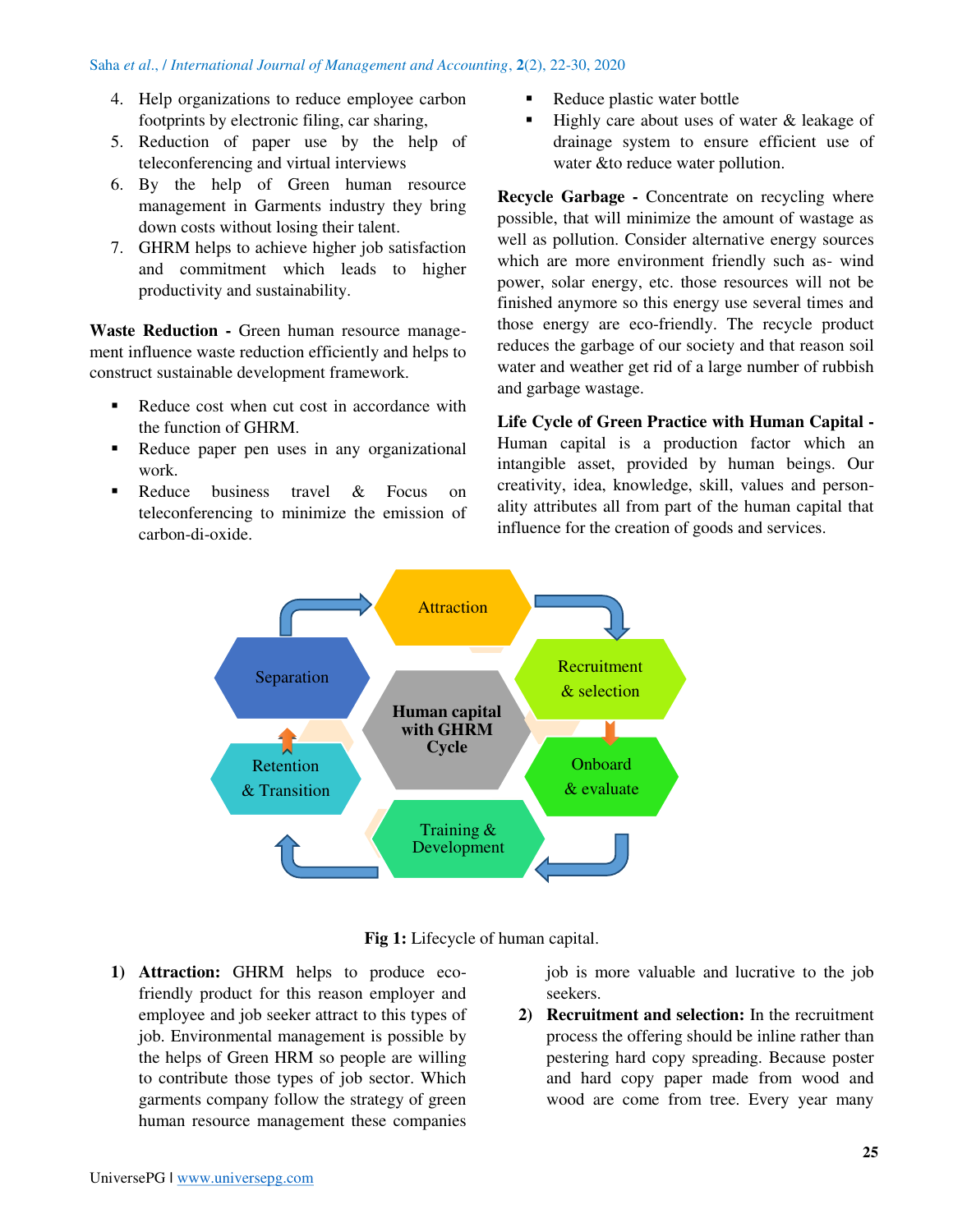trees cutting down for met the extra demand of paper.

There is some influential issue related to the selection process. The selection exam taken in computer and verbal rather than paper pen exam. Those types of people should be hired who take that job as his passion for Sustainable development.

- **3) On boarding & Evaluation**: It is the process of integrating a new employee into the organization and its culture. Tactics used in this process include formal meeting, lectures, videos, printed material, or computer based orientations to introduce human capital through implementing green HRM in the job. In the appraisal stage green HRM focus on some aria which related to the green human resource management. The standard should be fixed on the basis of social welfare. Evaluation process must be online and secondary data basis so time saving work should be possible and paper pen work should be avoided.
- **4) Training & Development:** For sustainable development training must be needed. Every employee should follow some environmental development issue. Green HRM helps to create a hygienic working environment so the employee much involve to their work. Their training process must be authentic for their favorable environment. In this way employee increase their efficiency in the green working environment for sustainable development.
- **5) Retention and transition:** when eco-friendly working environment provide to the employee then they cannot leave the organization. In a garments industry when one experience worker leave the organization then the organization loose an assets. Which a garment properly follow the rules of green HRM this garments job is to be a lucrative job for every employee. Human capital transition to be skilled knowledge which is converted into many ways for any activities in a garments industry.
- **6) Separation:** Sufficient Human capital is always should be needed in garments industry so they cannot leave a potential worker. For sustainable development loosing of potential human capital is not a good sign. Which people serve for their country they have a proper

platform for serving through those garments who maintain and follow the framework of green HRM.

**Analysis Part-** At first we took some garments from the industry which follow green human resource management in their HRM process. Divided those garments in 4 types on the basis of garments companies which practice GHRM from 1year to above 10 years. We take 20 Garments where practices GHRM in their organizations from different times **Table 1**.

**Table 1:** Garments companies which practices GHRM from 1 year to above 10 years.

| No.                     | <b>Name</b>                                | 1 to 3 | 3 to 5       | 5 to 10 | Above 10 |
|-------------------------|--------------------------------------------|--------|--------------|---------|----------|
|                         |                                            | years  | years        | years   |          |
| $\mathbf{1}$            | Hamim group<br>1984                        |        |              |         |          |
| $\mathbf{2}$            | Ananta<br>Group 1983                       |        |              |         |          |
| 3                       | Dbl group<br>1991                          |        |              |         |          |
| $\overline{\mathbf{4}}$ | Pakiza group<br>1982                       |        |              |         |          |
| 5                       | Standard<br>Group 1984                     |        |              |         |          |
| 6                       | Fakir Group<br>1988                        |        |              |         |          |
| $\overline{7}$          | <b>BITOPI</b><br>Group 1984                |        |              |         |          |
| 8                       | Epic group<br>1971                         |        |              |         |          |
| $\boldsymbol{9}$        | Mohammadi<br>group 1986                    |        |              |         |          |
| 10                      | Opex Sinha<br>group                        |        |              |         |          |
| 11                      | Givensee<br>Group of<br>Industries<br>1982 |        |              |         |          |
| 12                      | <b>ZEX Fashion</b><br>Bangladesh<br>2013   |        |              |         |          |
| 13                      | Epyllion<br>Group 1994                     |        | $\checkmark$ |         |          |
| 14                      | KDS group<br>1983                          |        |              |         |          |
| 15                      | <b>SQUARE</b><br>Textile 1997              |        |              |         |          |
| 16                      | Snowtex<br>group 2014                      |        |              |         |          |
| 17                      | Beximco<br>fashions 1997                   |        |              |         |          |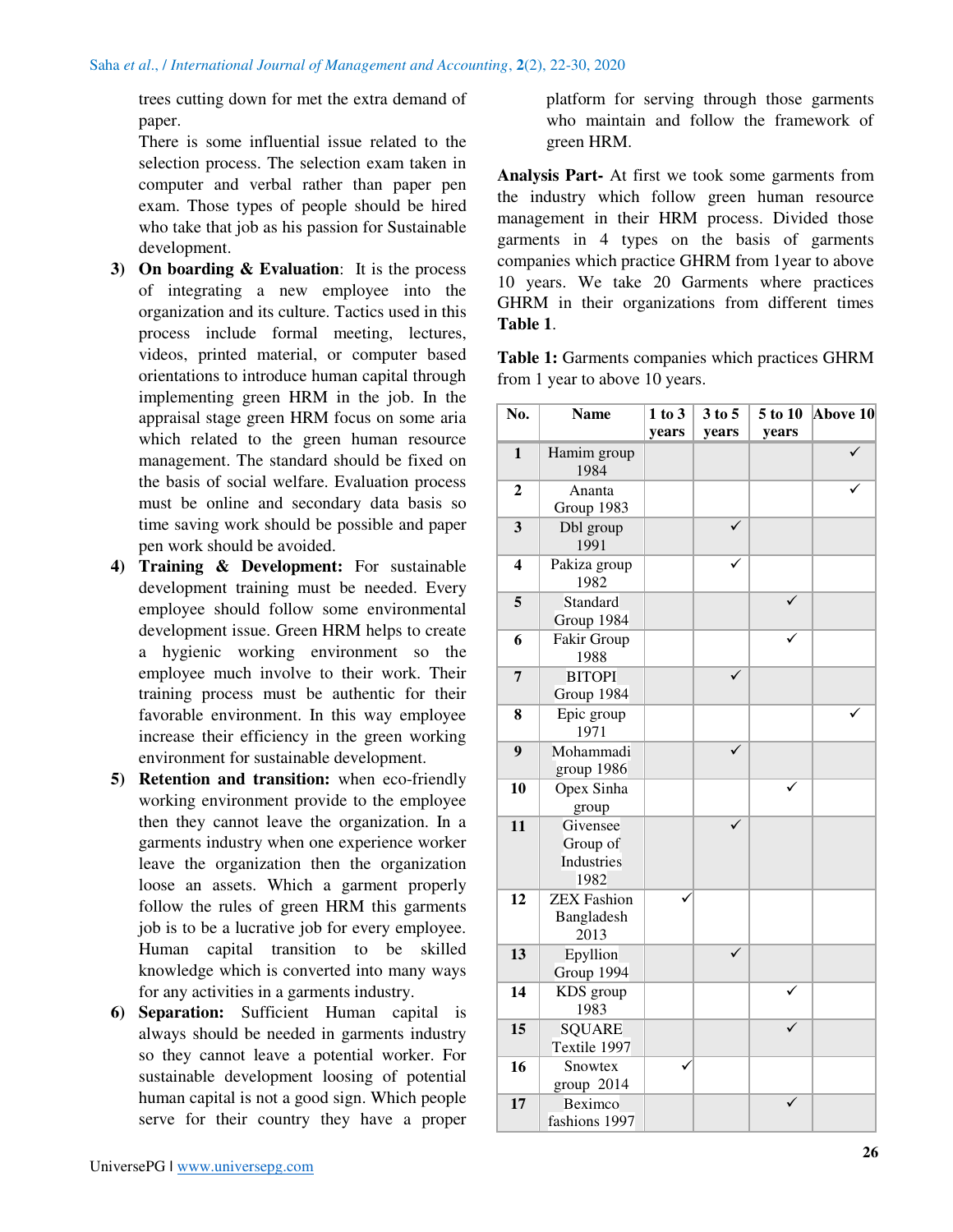#### Saha *et al*., / *International Journal of Management and Accounting*, **2**(2), 22-30, 2020

| 18 | AJ Group<br>1997 |  |  |
|----|------------------|--|--|
| 19 | Tusuka           |  |  |
|    | Group 1997       |  |  |
| 20 | Akij textile     |  |  |
|    | mills 1998       |  |  |

Some garments start their operation very late but they follow green HRM above 10 years their situation better than which organization very early start their operation but green HRM practice from 3 or 5 years.

# **Green HRM practice in the HRM process:**

| No.                     | <b>Attraction</b> | Recruitment &<br>selection | Onboarding &<br><b>Evaluation</b> | Training &<br><b>Development</b> | <b>Retention &amp;</b><br>transition | <b>Separation</b> | $\%$    |
|-------------------------|-------------------|----------------------------|-----------------------------------|----------------------------------|--------------------------------------|-------------------|---------|
| $\mathbf{1}$            | $\checkmark$      | $\checkmark$               | $\checkmark$                      | $\checkmark$                     | $\checkmark$                         | $\checkmark$      | $100\%$ |
| $\overline{2}$          | $\checkmark$      | $\checkmark$               | $\checkmark$                      | $\checkmark$                     | $\checkmark$                         | $\checkmark$      | $100\%$ |
| $\mathbf{3}$            | $\checkmark$      | $\checkmark$               |                                   |                                  | $\checkmark$                         |                   | $50\%$  |
| $\overline{\mathbf{4}}$ |                   | $\checkmark$               | $\checkmark$                      |                                  | $\checkmark$                         |                   | $50\%$  |
| 5                       | $\checkmark$      | $\checkmark$               | $\checkmark$                      | $\checkmark$                     | $\checkmark$                         |                   | $83\%$  |
| 6                       |                   | $\checkmark$               | $\checkmark$                      | $\checkmark$                     |                                      |                   | $50\%$  |
| $\overline{7}$          |                   | $\checkmark$               |                                   | $\checkmark$                     | $\checkmark$                         |                   | $50\%$  |
| 8                       | $\checkmark$      | $\checkmark$               | $\checkmark$                      | $\checkmark$                     | $\checkmark$                         | $\checkmark$      | $100\%$ |
| $\boldsymbol{9}$        |                   | $\checkmark$               | $\checkmark$                      |                                  |                                      |                   | $33\%$  |
| 10                      |                   | $\checkmark$               |                                   |                                  |                                      |                   | $17\%$  |
| 11                      |                   | $\checkmark$               |                                   |                                  | $\checkmark$                         |                   | 33%     |
| 12                      |                   | $\checkmark$               |                                   |                                  |                                      |                   | $17\%$  |
| 13                      |                   | $\checkmark$               |                                   |                                  | $\checkmark$                         |                   | 33%     |
| 14                      |                   | $\checkmark$               | $\checkmark$                      |                                  | $\checkmark$                         |                   | $50\%$  |
| 15                      | $\checkmark$      | $\checkmark$               | $\checkmark$                      | $\checkmark$                     | $\checkmark$                         |                   | 84%     |
| 16                      |                   | $\checkmark$               |                                   |                                  |                                      |                   | $17\%$  |
| 17                      | $\checkmark$      | $\checkmark$               | $\checkmark$                      | $\checkmark$                     | $\checkmark$                         | $\checkmark$      | $100\%$ |
| 18                      |                   | $\checkmark$               | $\checkmark$                      |                                  | $\checkmark$                         |                   | $50\%$  |
| 19                      |                   | $\checkmark$               | $\checkmark$                      |                                  |                                      |                   | $33\%$  |
| 20                      | $\checkmark$      | $\checkmark$               | $\checkmark$                      | $\checkmark$                     | $\checkmark$                         | $\checkmark$      | $100\%$ |

**Table 2:** Which company practices green HRM in how many stages?

After taking 20 garments companies we just found out the green practice in HRM sector. We broke the HRM process in six stages and found which company practices green HRM in how many stages. On the basis of Green practices we valued in percentage and which company follow green HRM in their all HRM process they given 100 out of 100 that means 100% and which garments practices green HRM in some stages they give value according to the percentage. Those garments position is better which percent is close to 100.

**Practices of GHRM -** In attraction stage out of 20 garments 7 garments follow green HRM and recruitment & selection stage 20 out of 20 so we can say that every organization in Bangladesh follow green practices in this stage because the recruitment

and selection were online basis on paper pen use for this. In separation stage only a few garments follow the green human resource management process. 25% follow green practice in the last stage of HRM process. Total 56.7% follow the GHRM in the Bangladesh garments industry.

# **When they start GHRM in their sector:**

Yearly basis four types of classification given below and take one garments from one type. Which company starts green practice from 1 to 3 year in this area we select Snowtex group and 3 to 5 years we took AJ group and among 5 to 10 years garments we took Fokir group and above 10 years Hamim group randomly selected and we took 25 workers for responder from every selected garments. We checked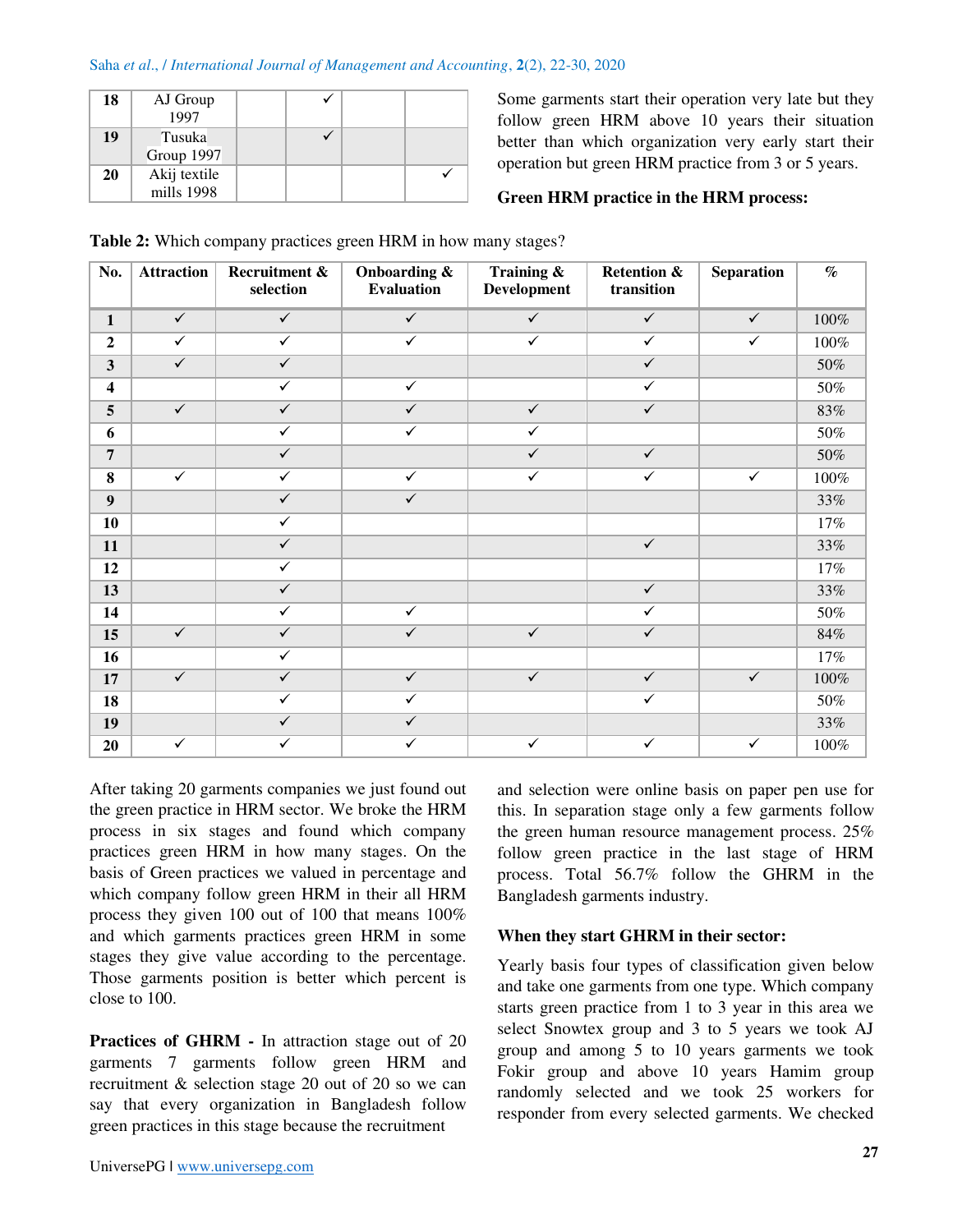#### Saha *et al*., / *International Journal of Management and Accounting*, **2**(2), 22-30, 2020

the satisfaction level among those garments' workers. We found the percentage value of satisfactory level among the worker and we must say that which garments formulating their frame work early on the

basis of GHRM their worker more satisfied from late started. Selected one garment from every yearly basis group & find satisfaction level of workers **Table 4**.

**Table 3:** Percent level who follow GHRM in the particular process of HRM.

| <b>Name</b>  | <b>Attraction</b> | Recruitment<br>& selection | On boarding $\&$<br><b>Evaluation</b> | Training $\&$<br><b>Development</b> | <b>Retention &amp;</b><br>transition | <b>Separation</b> | <b>Total</b> |
|--------------|-------------------|----------------------------|---------------------------------------|-------------------------------------|--------------------------------------|-------------------|--------------|
| Out of       | 20                | 20                         | 20                                    | 20                                  | 20                                   | 20                | 120          |
| <b>Total</b> |                   | 20                         | 13                                    |                                     | 14                                   |                   | 68           |
| $(\%)$       | $35\%$            | $100\%$                    | 65%                                   | 45%                                 | 70%                                  | 25%               | 56.7%        |

**Table 4:** Percentage of satisfaction level of workers.

| When they start from |                |         | <b>Worker satisfaction</b>        |                    |         |           |                |
|----------------------|----------------|---------|-----------------------------------|--------------------|---------|-----------|----------------|
| Years                | Total          | $(\%)$  | Randomly selected<br>company name | Satisfaction level |         |           |                |
|                      |                |         |                                   | Total              | average | satisfied | $(\%)$ in good |
| 1 to 3 years         | 2              | $10\%$  | Snowtex group                     | 25                 | 17      | 8         | $32\%$         |
| 3 to 5 years         | 8              | $40\%$  | AJ group                          | 25                 | 14      | 11        | 44%            |
| 5 to 10 years        | 6              | $30\%$  | Fokir group                       | 25                 | 09      | 16        | 64%            |
| Above 10             | $\overline{4}$ | 20%     | Hamim group                       | 25                 | 2       | 23        | 92%            |
| $Total =$            | 20             | $100\%$ |                                   | $= 100$            |         |           | 58%            |

**Table 5:** Yearly Turnover & Labor Turnover.

| <b>Garments</b><br>name | Green<br><b>HRM</b><br>practice | <b>Yearly</b><br>turnover US<br>$($ \$) | Labor<br>turnover<br>rate |
|-------------------------|---------------------------------|-----------------------------------------|---------------------------|
| Hamim<br>group          | 100%                            | 550 million                             | 0.021%                    |
| Fokir<br>group          | 50%                             | 295 million                             | 0.038%                    |
| AJ group                | 50%                             | 267 million                             | 0.040%                    |
| <b>Snowtex</b><br>group | 17%                             | 250 million                             | 0.076%                    |

Hamim group fully follow Green HRM in their HRM process and we found that their yearly turnover 550 million US dollar which is height profit earner in the garments industry. We also see that the labor turnover rate is 0.021% where green practice rate is 100% and where green practice below 50% there labor turnover

rate is high. How many workers exist in the beginning in the work add to the new appointing workers during the year and deduct the amount of worker company fired and also deduct how many worker die during the year those the amount of worker leave the organization. (Amount of worker who leave **÷**Total amount of worker)×100= labor turnover rate.

**Analysis Gap -** In this article we found some analysis gap which helped to understand the actual gap of this sector and for what reason our need to be following GHRM those are revealed in this article.

- 1. Some companies start their operation very early but they follow CSR and GHRM in a recent period this company position is average.
- 2. Which garments start their operation very recent but they follow Green HRM practices their position better.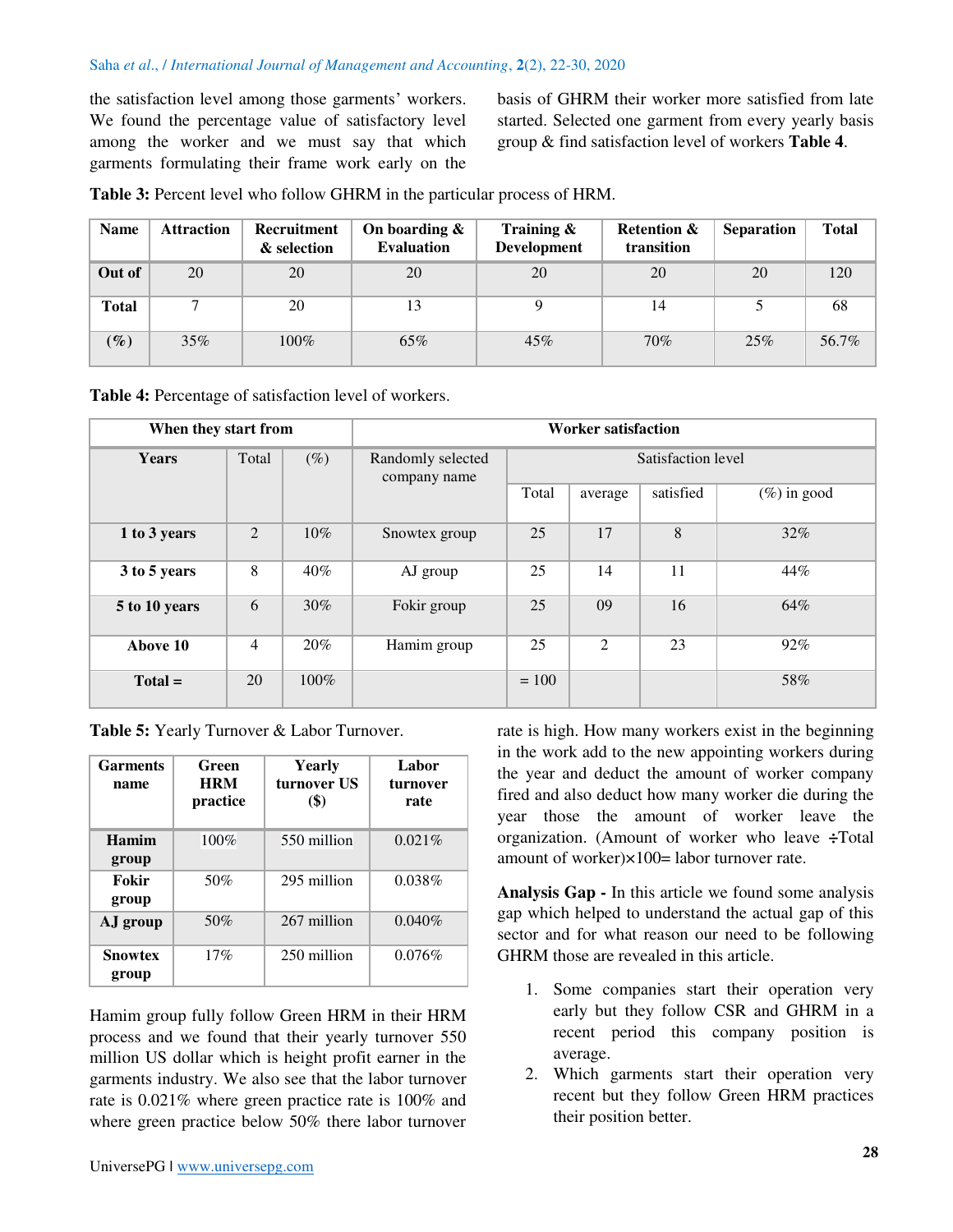- 3. We classified the HRM practice in six parts and we found that every garments follow green practices in recruitment and selection process but attraction and separation period some garments follow GHRM and their position better than other garments.
- 4. In the garments sector do not properly follow the Green practices in their HRM sector. Now a day Garments' 56.7% follow GHRM in their HRM sector.
- 5. We found that the worker satisfaction level of some garments company and which company follows properly green HRM their worker satisfaction level high.
- 6. Yearly turnover differ from one another on the basis of the practice of GHRM. Which company's practice more Greene their labor turnover rate low and yearly profit turnover is high.

**Barriers -** There have some obligation to establish and maintain green human resource management in the garments industry. Those barrier are given below -

- 1) Green human resource management is not familiar for our country so the implementing cost high.
- 2) As an over populated country Bangladesh has not proper support for following the green HRM.
- 3) Lack of skilled human resource we cannot organize the framework of a garments industry.
- 4) There is no alternative of GHRM either you follow it or not.
- 5) It is a rising concept so lack of information is common for Green HRM.
- 6) Bangladeshi people does not take any new concept in their working area as a result they avoided this type of environmental management activities.
- 7) There are some owners of garments industry think that they just earn profit without any concentration about our ecological system.

# **RECOMANDATIONS:**

Bangladesh is an over populated country. Already it has 160 million people, in recent time Bangladesh is a country of immense potential because increasing population is an assets and no one understands this better than HRM. For labor turnover reduction we should follow the GHRM and the yearly profit turnover also influence by the helps of GHRM so doing garments company profitable we should follow the terms of GHRM.

Employee satisfaction is to depend on ecofriendly work environment. Therefore it is necessary to ensure the proper use of HRM with effective implications and that would be possible through the green HRM. Green HRM is one of the things that must be done rightly in the workplace for surviving at present situation. Environmental friendly HR activities should be followed in the Green HRM. In the other word Green HRM means ecofriendly and sustainable development practice should be followed in every implication sector of HRM.

#### **CONCLUSION:**

Generally Green HRM involves two essential elements Eco friendly HRM practice and conservation of knowledge capital. Green initiatives should be a part of corporate social responsibilities. Green HRM also shifted the conventional policies and practices and giving some statement towards GHRM. Most developed countries like USA, china and UK are rapidly developed Green HR policies and practices. The developing countries are following most attention in Garments sector is drawn towards sustainable development. Garments industries have huge growth opportunities by going green practices and creating a new friendly environment that helps them reduce operational cost with carbon footprint. Employee engagement has also been possible by the help of GHRM. The Green human resource management theories is one of the most commonly used conceptualizations of the impact of human resource management practices on organizational performance in empirical studies.

# **ACKNOWLEDGEMENT:**

Thanks to all those persons, who have assisted us, providing us co-operation. The staffs and management of Garment industry was very co-operative and helpful.

## **CONFLICTS OF INTEREST:**

The authors declare that they have no competing interests with respect to the research.